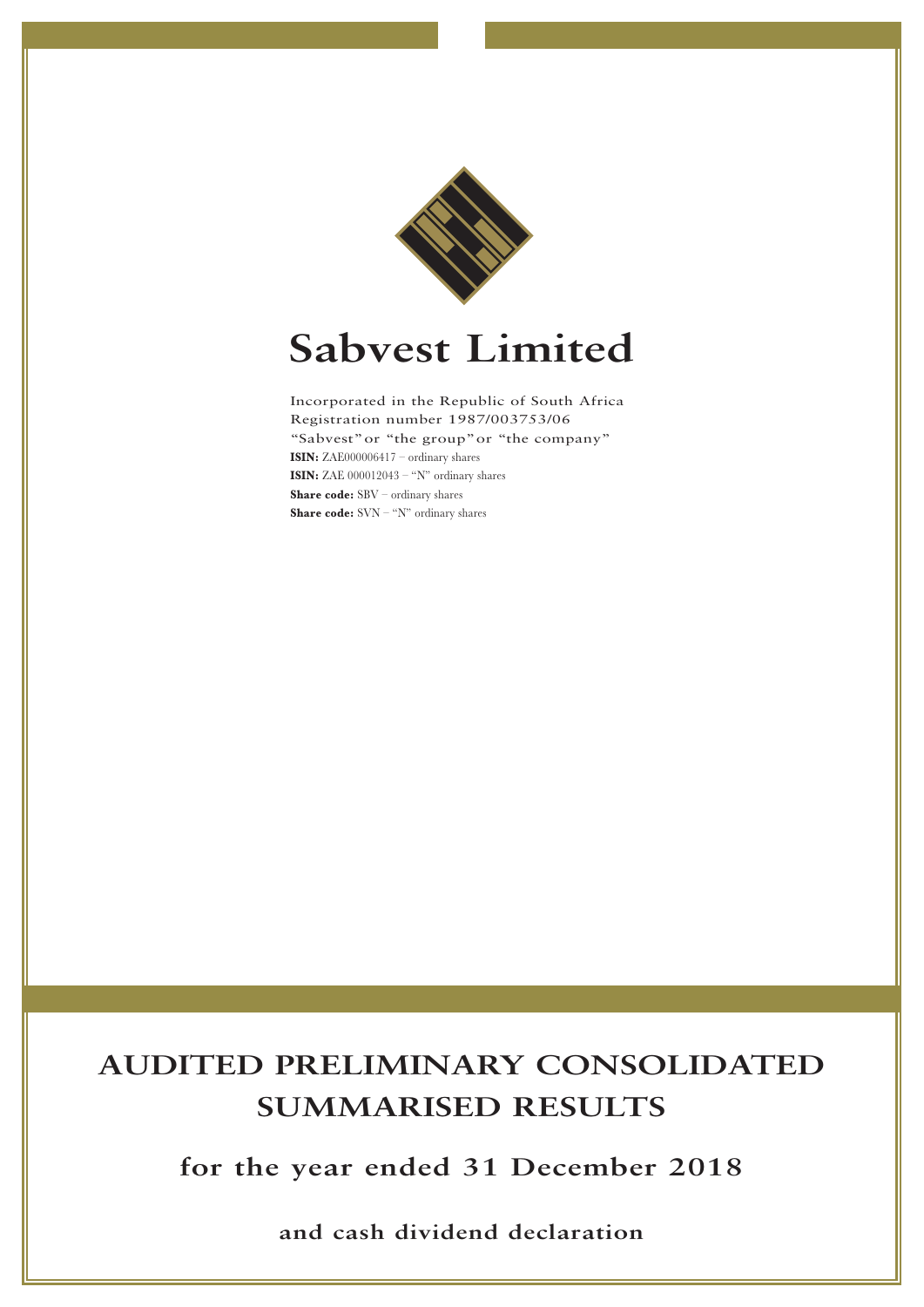# **Consolidated Summarised Statement of Financial Position** as at 31 December 2018

|                                    | <b>Audited</b> | Audited   |
|------------------------------------|----------------|-----------|
|                                    | <b>31 Dec</b>  | 31 Dec    |
|                                    | 2018           | 2017      |
|                                    | R'000          | R'000     |
| Non-current assets                 | 2 367 060      | 1 135 885 |
| Property, plant and equipment      | 2688           | 1 0 5 0   |
| Investment holdings                | 2 364 372      | 1 134 835 |
| Unlisted investments               | 1707546        | 652 547   |
| Listed investments                 | 566 699        | 332 279   |
| Listed investments held indirectly | 90 127         | 150 009   |
| <b>Current assets</b>              | 452 538        | 1 514 928 |
| Finance advances and receivables   | 34 987         | 1 388 447 |
| Listed investments held indirectly |                |           |
| (held-for-sale)                    | 65 985         |           |
| Listed share portfolio             |                | 101 556   |
| Equity investment                  |                | 24 867    |
| Bond portfolio                     | 101 993        |           |
| Cash balances                      | 249 573        | 58        |
| Total assets                       | 2819598        | 2 650 813 |
| Ordinary shareholders' equity      | 2446148        | 2 303 945 |
| Non-current liabilities            | 277 109        | 235 807   |
| Interest-bearing debt              | 100 000        | 110 000   |
| Deferred tax liabilities           | 177 109        | 125 807   |
| <b>Current liabilities</b>         | 96 341         | 111 061   |
| Interest-bearing debt              | 66 176         | 70 897    |
| Equity/bond portfolio finance      |                | 7685      |
| Current portion of non-current     |                |           |
| interest-bearing debt              | 40 000         | 30 000    |
| Interest-bearing debt              | 26 176         | 33 212    |
| Accounts payable and provisions    | 30 165         | 40 164    |
| Total equity and liabilities       | 2819598        | 2650813   |

# **Consolidated Summarised Statement of Cash Flows**

for the year ended 31 December 2018

|                                                              | <b>Audited</b> | Audited   |
|--------------------------------------------------------------|----------------|-----------|
|                                                              | 31 Dec         | 31 Dec    |
|                                                              | 2018           | 2017      |
|                                                              | R'000          | R'000     |
| Cash (utilised in)/generated by                              |                |           |
| operating activities                                         | (52 477)       | 20 766    |
| Net income for the year                                      | 238 083        | 688 364   |
| Adjusted for non-cash items                                  | (214909)       | (641254)  |
| Cash flows from operations                                   | 23 174         | 47 110    |
| Dividends paid $-$ ordinary                                  | (30345)        | (26 344)  |
| $-$ special                                                  | (45306)        |           |
| Cash flows from investing activities                         | 438 465        | (31848)   |
| These include:                                               |                |           |
| Purchase of investment holdings and                          |                |           |
| offshore portfolio                                           | (1557661)      | (240 877) |
| Proceeds from sale of investment holdings                    | 643 431        | 207 675   |
| and offshore portfolio<br>Proceeds from sale of fixed assets | 300            |           |
| Proceeds of special dividend                                 | 1 387 500      |           |
| Other                                                        | (35105)        | 1 354     |
| Cash effects of financing activities                         | (136 473)      | 8053      |
| These include:                                               |                |           |
| Increase in long-term loans                                  |                | 20 000    |
| Interest-bearing debt                                        | (7 036)        | 22 057    |
| Decrease in offshore portfolio finance                       | (7685)         | (28 892)  |
| Purchase of company shares                                   | (120 609)      |           |
| Other                                                        | (1143)         | (5112)    |
| Change in cash and cash equivalents                          | 249 515        | (3 029)   |
| Cash and cash equivalents at beginning                       |                |           |
| of year                                                      | 58             | 3 0 8 7   |
| Cash and cash equivalents at                                 |                |           |
| end of year                                                  | 249 573        | 58        |

# **Consolidated Summarised Statement of Comprehensive Income**

for the year ended 31 December 2018

|                                            |                | Restated *2 |
|--------------------------------------------|----------------|-------------|
|                                            | <b>Audited</b> | Audited     |
|                                            | <b>31 Dec</b>  | 31 Dec      |
|                                            | 2018           | 2017        |
|                                            | R'000          | R'000       |
| Gross income from operations               |                |             |
| and investments                            | 364 351        | 570 934     |
| Dividends received                         | 53 557         | 94 273      |
| Interest received                          | 27 758         | 7 1 1 7     |
| Foreign exchange gain                      | 21 681         |             |
| Income/(loss) on financial investments and |                |             |
| shares                                     | 68 405         | (22 558)    |
| Fees and sundry income                     | 2047           | 1 3 6 2     |
| Fair value adjustment to investments       | 190 903        | 490 740     |
| $-$ Listed                                 | (89653)        | (44022)     |
| - Listed investments held indirectly       | 6 103          | (67 091)    |
| - Unlisted                                 | 274 453        | 601 853     |
| <b>Transactional</b> costs                 | (11877)        | (633)       |
| Impairments written back/(impairments)     | 851            | $(1\ 506)$  |
| Fair value loss on initial recognition of  |                |             |
| interest-free loans                        | (3907)         |             |
| Interest paid                              | (16752)        | (15 839)    |
| Net income before expenses and             |                |             |
| exceptional items                          | 332 666        | 552 956     |
| Less:<br>Expenditure                       | (43 281)       | (62474)     |
| Operating costs – fixed $*^2$              | (27 222)       | (26 323)    |
| Operating costs – variable $*^2$           | (15 487)       | (35 785)    |
| Depreciation                               | (572)          | (366)       |
| Net income before taxation                 | 289 385        | 490 482     |
| Taxation - deferred                        | (51302)        | 197 882     |
| Net income for the year attributable       |                |             |
| to equity shareholders                     | 238 083        | 688 364     |
| Translation of foreign subsidiary *1       | 101 523        | (12 217)    |
| Total comprehensive income                 |                |             |
| attributable to equity shareholders        | 339 606        | 676 147     |

\*1 *This item may subsequently be classified to profit and loss.*

\*2 *Refer to restatement of comparative information.*

# **Other Information**

|                                                                                                                                       | <b>Audited</b><br><b>31 Dec</b><br>2018 | Audited<br>$31$ Dec<br>2017 |
|---------------------------------------------------------------------------------------------------------------------------------------|-----------------------------------------|-----------------------------|
| Net asset value per share with investments<br>at fair value $-$ cents<br>Number of shares in issue less held in<br>treasury $-000$ 's | 5852<br>41 802                          | 5 0 8 5<br>45 306           |
| Earnings per share $-$ cents<br>Weighted average number of shares<br>in issue $-000$ 's                                               | 531,3<br>44 813                         | 1517.3<br>45 368            |
| Reconciliation of headline earnings (R'000)<br>Net income for the year<br>Profit on sale of property, plant and equipment             | 238 083<br>(155)                        | 668 364                     |
| Headline earnings for the year                                                                                                        | 237928                                  | 668 364                     |
| Headline earnings per share – cents $*3$                                                                                              | 530,9                                   | 1517,3                      |

\*3*There are no diluting instruments.*

# **Salient Features**

### **Extracted from the Audited Financial Statements\***

| $\frac{0}{0}$<br>Increase/<br>(decrease)                                                                                                                                 | <b>Audited</b><br>2018<br><b>Cents</b> | Audited<br>2017<br>Cents           | Audited<br>2016<br>Cents | Audited<br>2015<br>Cents            | Audited<br>2014<br>Cents            |
|--------------------------------------------------------------------------------------------------------------------------------------------------------------------------|----------------------------------------|------------------------------------|--------------------------|-------------------------------------|-------------------------------------|
| Net asset value per share<br>15,1<br>Dividends per share<br>11,5<br>Special dividends per share<br>Headline earnings per share<br>(65,0)<br>(65,0)<br>Earnings per share | 5852<br>68<br>100<br>530,9<br>531,3    | 5 0 8 5<br>61<br>1 517,3<br>1517,3 | 3646<br>55<br>9,2<br>9,2 | 3 7 1 9<br>50<br>1 003,9<br>1 003,9 | 2683<br>43<br>100<br>444,7<br>445,0 |
| $\frac{0}{0}$<br>Increase/<br>(decrease)                                                                                                                                 | 2018<br>Rm                             | 2017<br>Rm                         | 2016<br>Rm               | 2015<br>Rm                          | 2014<br>Rm                          |
| Profit after taxation<br>(65, 4)<br>Total comprehensive income<br>(49,8)<br>Shareholders' funds<br>6,2                                                                   | 238,1<br>339,6<br>2446,1               | 688,3<br>676,1<br>2 303,9          | 4,2<br>(11,8)<br>1659,2  | 459,9<br>495,0<br>1 701.3           | 204,6<br>213,8<br>1 2 3 3, 1        |

 $*$ *The directors take responding the <i>directors take responding statements.*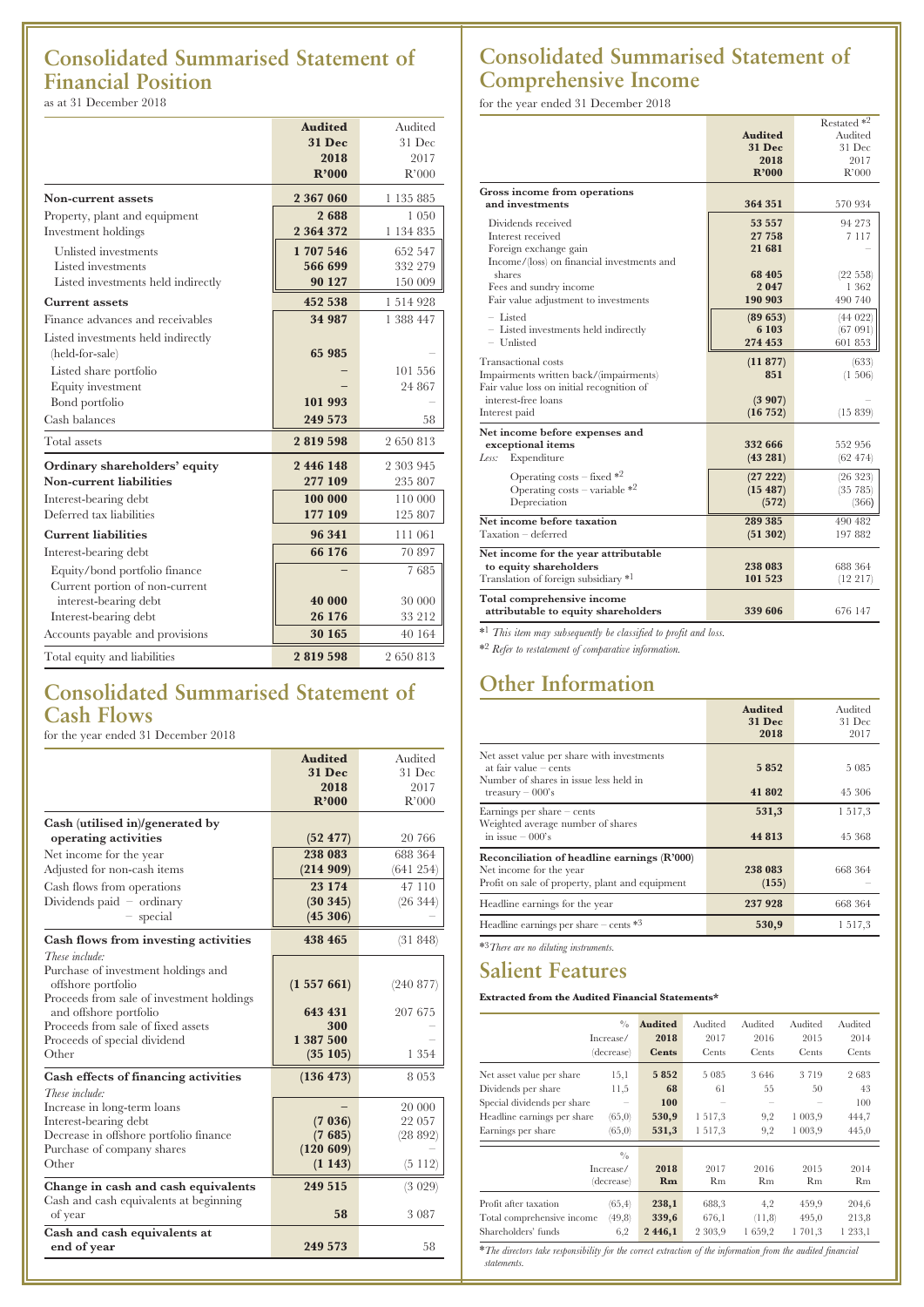# **Consolidated Summarised Statement of Changes in Equity**

## for the year ended 31 December 2018

|                                         |         |         | Non-        |                      |
|-----------------------------------------|---------|---------|-------------|----------------------|
|                                         |         |         | distri-     | Disti-               |
|                                         | Share   | Share   | butable     | butable              |
|                                         | capital | premium | reserve     | Total<br>reserve     |
|                                         | R'000   | R'000   | R'000       | R'000<br>R'000       |
| Balance as at 31 December 2016          | 855     | 33 545  | 54 513      | 1 570 342 1 659 255  |
| Total comprehensive profit for the year |         |         | $(12\;217)$ | 688 364<br>676 147   |
| Loss in share trust                     |         |         | $^{(1)}$    | $^{(1)}$             |
| Shares held in treasury - written back  |         | 12 203  |             | 12 204               |
| Shares held in treasury                 | (5)     | (17311) |             | (17316)              |
| Dividends paid                          |         |         |             | (26 344)<br>(26 344) |
| Balance as at 31 December 2017          | 851     | 28 437  | 42 295      | 2 232 362 2 303 945  |
| Total comprehensive profit for the year |         |         | 101 523     | 238 083<br>339 606   |
| Shares held in treasury – written back  | 5       | 17 311  |             | 17316                |
| Shares cancelled                        | (5)     | (45748) |             | (93315)<br>(139 068) |
| Dividends paid                          |         |         |             | (75651)<br>(75651)   |
| Balance as at 31 December 2018          | 851     |         | 143 818     | 2 301 479 2 446 148  |
|                                         |         |         |             |                      |

|                                                               | <b>31 Dec</b> | 31 Dec |
|---------------------------------------------------------------|---------------|--------|
|                                                               | 2018          | 2017   |
|                                                               | R'000         | R'000  |
| Dividends per share (proposed after interim/year-end) – cents | 68.0          | 61.0   |
| Special dividends per share (proposed after year-end) – cents |               | 100.0  |

# **Contingent Liabilities**

at 31 December 2018

- 1. The group has rights and obligations in terms of shareholder and purchase and sale agreements relating to its present and former investments.
- 2. Commitments for the lease of premises are as follows:
- Year 1 R1 101 565 Year 2 R474 750
- 
- 3. Guarantees for the bank borrowings of two investees utilised at the year-end in amounts totalling R165,8m (utilisation by investees at 31 December 2018, R139m).

# **Commentary**

#### **Profile**

Sabvest is an investment group which has been listed on the JSE since 1988. Its ordinary and 'N' ordinary shares are quoted in the Equity Investments Instruments sector.

Sabvest has significant interests in six unlisted groups, long-term direct and indirect holdings in even listed investments and equity funds, and an offshore bond portfolio, all accounted for on a fair value basis. In addition, Sabvest invests in debt instruments and portfolios and undertakes other fee, finance and profit-earning activities from time to time.

## **Changes in investment holdings**

#### During the period Sabvest:

- increased its interest to 47,5% and provided loan funding to Flexo Line Products (Pty) Ltd;
- purchased 30% of Mandarin Industries Limited (BVI) which owns 100% of the ITL Group (International Trimmings & Labels) internationally for \$33,6m (R398,5m);
- purchased effective 30% and provided funding to ITL Holdings RSA indirectly through Mandarin Holdings (Pty) Ltd (RSA) for R93m, of which R90m is a preference share in Mandarin with a coupon of 11% redeemable 39 months from issue;
- increased its interest in Sunspray Food Ingredients (Pty) Ltd from 22% to 28% as a result of a share buy-back from a retiring shareholder for R9,2m;
- purchased 35,72% of JAA Holdings (Pty) Ltd (JAA) which owns 21,24% of DNI 4PL Contracts (Pty) Ltd (DNI) resulting in Sabvest having a look-through interest of 7,59% in DNI for R159,7m;
- purchased 3,2m shares in Brait for R128,5m thereby increasing its holding to 4m shares;
- purchased 21,5m shares in Metrofile Holdings for R69,6m thereby increasing its holding to
- 46,5m shares, representing 11,3% of Metrofile; • purchased 250 000 shares in Net1 UEPS Technologies Inc for R30m thereby increasing its holding to 300 000 shares;
- purchased 17m Rolfes shares for R53,5m thereby increasing its direct and indirect holdings in Rolfes to 50m shares, representing a 31% economic interest in Rolfes;
- purchased 6m shares in Corero Network Security Plc for GBP443 000 (R7,9m) thereby increasing its holding to 28m shares, representing a 6,6% interest in Corero;
- invested \$17,5m in a bespoke offshore technology portfolio in February which was realised in full in August;
- invested \$7m in an offshore bond ETF;
- disposed of its offshore general equity portfolio in September for \$7,9m (R116,9m) which is currently held in cash in US dollars;
- repurchased 1 271 Sabvest ordinary shares and 3 502 602 Sabvest 'N' shares for R121,7m and cancelled all the treasury shares held, with the result that at the year end 16 975 293 ordinary shares and 24 826 919 'N' ordinary shares remained in issue;

# **Investment Holdings**

as at 31 December 2018

|                                                    | Number of<br>Ordinary<br>shares/units | Economic<br>interest<br>$\frac{0}{0}$ | Fair<br>value<br>R'000 |
|----------------------------------------------------|---------------------------------------|---------------------------------------|------------------------|
| <b>Unlisted Investments</b>                        |                                       |                                       |                        |
| Classic Food Brands (Pty) Ltd                      |                                       | 25,0                                  | 25 762                 |
| DNI-4PL Contracts (Pty) Ltd *1                     |                                       | 7,6                                   | 159 714                |
| Flexo Line Products (Pty) Ltd                      |                                       | 47,5                                  | 24 572                 |
| ITL Holdings Group $*^2$                           |                                       | 30,0                                  | 704 968                |
| SA Bias Industries (Pty) Ltd <sup>*3</sup>         |                                       | 59,9                                  | 738 700                |
| Sunspray Food Ingredients (Pty) Ltd * <sup>4</sup> |                                       | 28,2                                  | 53 831                 |
|                                                    |                                       |                                       | 1 707 547              |
| <b>Listed Investments</b>                          |                                       |                                       |                        |
| Brait S.E.                                         | 4 000 000                             |                                       | 120 000                |
| Corero Network Security Plc (UK)                   | 28 000 000                            |                                       | 64 129                 |
| Metrofile Holdings Limited                         | 46 500 000                            |                                       | 117 645                |
| Net1 UEPS Technologies Inc                         | 300 000                               |                                       | 15 075                 |
| Rolfes Holdings Limited                            | 27 500 000                            |                                       | 79 750                 |
| <b>Transaction Capital Limited</b>                 | 10 000 000                            |                                       | 170 100                |
|                                                    |                                       |                                       | 566 699                |
| <b>Listed Investments Held Indirectly</b>          |                                       |                                       |                        |
| Rolfes Holdings Limited *5                         | 22 500 000                            |                                       | 65 250                 |
| Value Capital Partners Fund <sup>*6</sup>          | 200 000                               |                                       | 24 877                 |
|                                                    |                                       |                                       | 90 127                 |
| Non-current investment holdings                    |                                       |                                       | 2 364 373              |
| Current investments                                |                                       |                                       | 167 968                |
| - Listed bond portfolio                            |                                       |                                       | 101 983                |
| - Listed investments held-for-sale                 |                                       |                                       | 65 985                 |
| <b>TOTAL HOLDINGS</b>                              |                                       |                                       | 2 5 3 2 3 4 1          |

- \* <sup>1</sup> *Effective interest of 7,59% in DNI through 35,72% of JAA Holdings which owns 21,24% of DNI.*
- \* <sup>2</sup> *ITL Holdings Limited Jersey held through Mandarin Industries Limited BVI and ITL Holdings SA (Pty) Ltd held through Mandarin Holdings (Pty) Ltd.*
- \* <sup>3</sup> *Voting interest 49%.*
- \* <sup>4</sup> *Held indirectly through ordinary shares in Famdeen Investments (Pty) Ltd.*
- \* <sup>5</sup> *Held indirectly through participating preference shares in Masimong Chemicals (Pty) Ltd linked to the performance of 22,5m shares in Rolfes Holdings Limited.*
- \* <sup>6</sup> *Value Active PFP H4 Fund invested in listed equities presently primarily in Altron, Sun International and PPC.*

Subsequent to the reporting date:

- on 30 January 2019 JAA increased its interest in DNI to 34,92%, partially funded by the issue of new JAA shares, which diluted Sabvest's interest in JAA to 28,4% but increased its lookthrough interest in DNI to 9,92%;
- effective on 1 March 2019 Sabvest purchased a 10% interest in Masimong Group Holdings (Pty) Ltd, the major investments of which are 25% of Seriti Resources (Pty) Ltd (which owns 90% of Seriti Coal), 49% of Lephalale Coal Mines (Pty) Ltd and 18,1% of Mouton Holdings (Pty) Ltd (which owns 100% of Mouton Citrus and  $65\%$  of Carmien Tea);
- disposed of its offshore bond portfolio of \$7,3m, the proceeds of which are currently held in cash.

#### **Financial results**

PAT reduced to R238,1m which Sabvest regards as a more normalised level relative to the exceptional and record results in 2017.

PAT was, however, negatively affected by reductions in the share prices of the group's RSA listed holdings other than Transaction Capital and the Value Capital Partners Fund which performed strongly.

Operating costs reduced due mainly to performance linked incentives in the current year based on a lower level of PAT. Pursuant to the reduction in PAT, HEPS reduced to 530,9 cents.

NAV per share increased by 15,1% to a new high of 5 852 cents per share and shareholders'<br>funds increased to R2 446,1m, notwithstanding the payment of a special dividend of 100 cents<br>per share. The increase in NAV per shar

#### **Listed investments**

- Brait's share price reduced materially pursuant to concerns relating to its interests in the UK with the Brexit uncertainty, the weakness in the retail sector and the effects of the recapitalisation initiatives in New Look.
- The Corero share price continues to be volatile on small volumes but strategically its new relationship with Juniper Networks holds considerable promise.
- Metrofile's earnings have been below expectations and its share price has been weak most of the year.
- Net1 has suffered difficult trading conditions in its post SASSA contract period and its share price has been weak accordingly.
- Rolfes is trading well and has good prospects but has experienced a sideways share price performance.
- Torre Industries has paid a special dividend and its shareholders, including Sabvest, have accepted an offer for the company. The investment is accordingly held for sale.